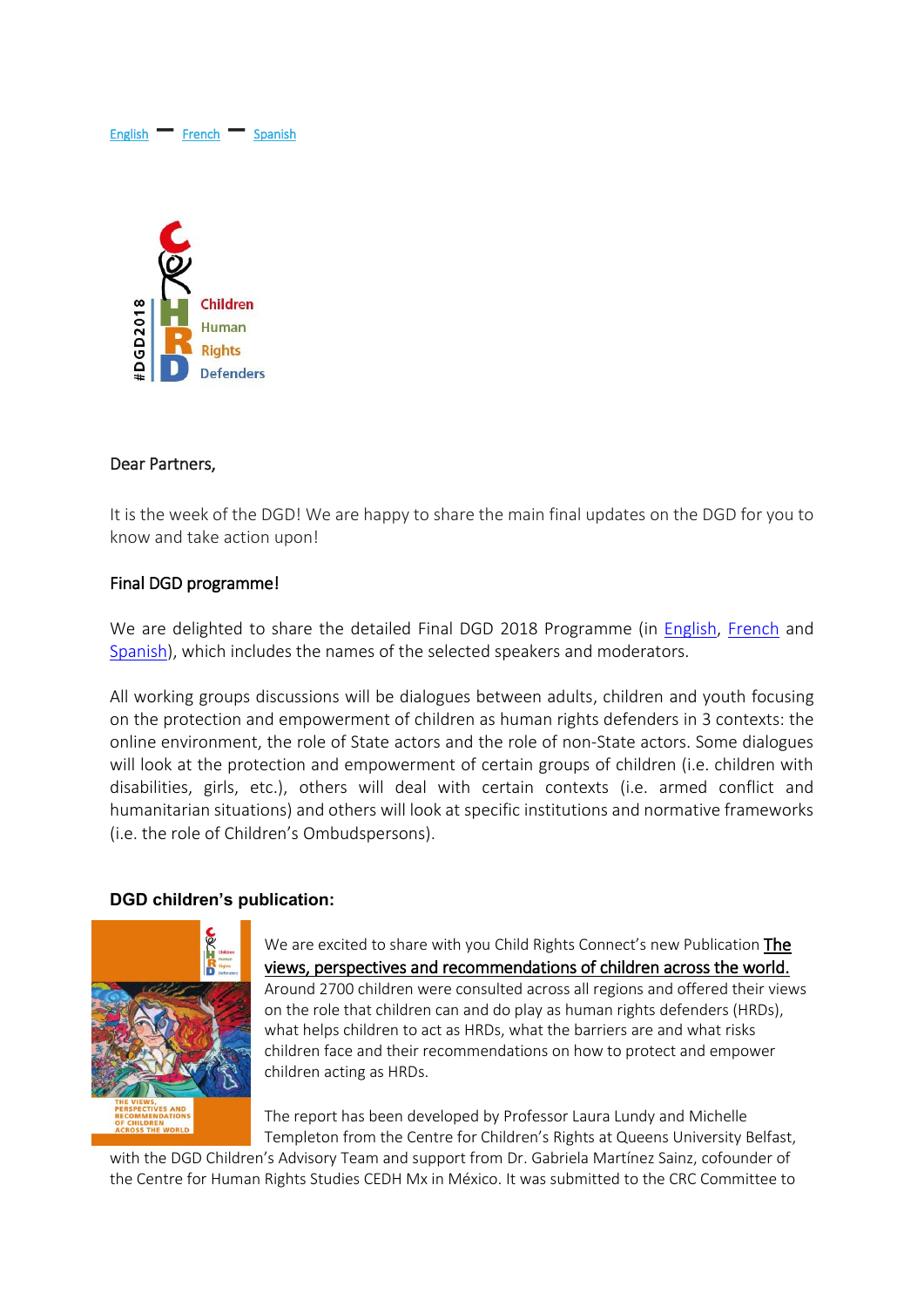inform the discussions of the DGD and the Child Advisors will share the main findings of the report during the DGD opening plenary.

Thank you so much to all the children and the [DGD Children's Advisory Team](https://www.childrightsconnect.org/wp-content/uploads/2018/09/Child-Advisors-Profiles_unique-document.pdf) for their contributions and for the support received from our members and partners. Please disseminate widely!

- [English version](https://www.childrightsconnect.org/wp-content/uploads/2018/09/DGD-REPORT_WEB_en_def_web.pdf)
- French version
- [Spanish version](https://www.childrightsconnect.org/wp-content/uploads/2018/09/DGD-REPORT_WEB_es_def_web.pdf)

# DGD Background paper

The DGD background paper summarises the DGD submissions to the Committee, from both children and adults. The paper highlights the main findings relating to who are children human rights defenders (CHRDs) (including what issues they are acting on), the challenges facing CHRDs and the key recommendations received on how to better protect and empower CHRDs.

The paper concludes with the recommendations raised for governments including to create safe and inclusive spaces for children in decision-making and mainstreaming a positive image of CHRDs, for UN mechanisms to have child-friendly platforms, processes and accreditation and for the Committee to clarify States' responsibility to protect and empower CHRDs through their recommendations to States.

Read the background paper here:<http://bit.ly/DGDpaperEN> (French and Spanish versions coming soon!)

# DGD Social media toolkit

A social media toolkit has been developed so that you can join us and be part of the global movement for children human rights defenders! It will help to spread the word about the DGD and includes the DGD logo, suggested tweets, links to the DGD True Heroes Films and other visual media.

Access the toolkit here:

- [English](https://d3n8a8pro7vhmx.cloudfront.net/childrightsconnect/mailings/634/attachments/original/DGD2018_SocialMediaPack_final.docx?1537545570) / [French](https://www.childrightsconnect.org/wp-content/uploads/2018/09/DGD2018_SocialMediaPack_fina_FR.pdf) / [Spanish](https://www.childrightsconnect.org/wp-content/uploads/2018/09/DGD2018_SocialMediaPack_final_ES.pdf)

# DGD Exhibition at the UN

After collecting videos and graphic material from children human rights defenders from all over the world, Child Rights Connect is proud to have organised: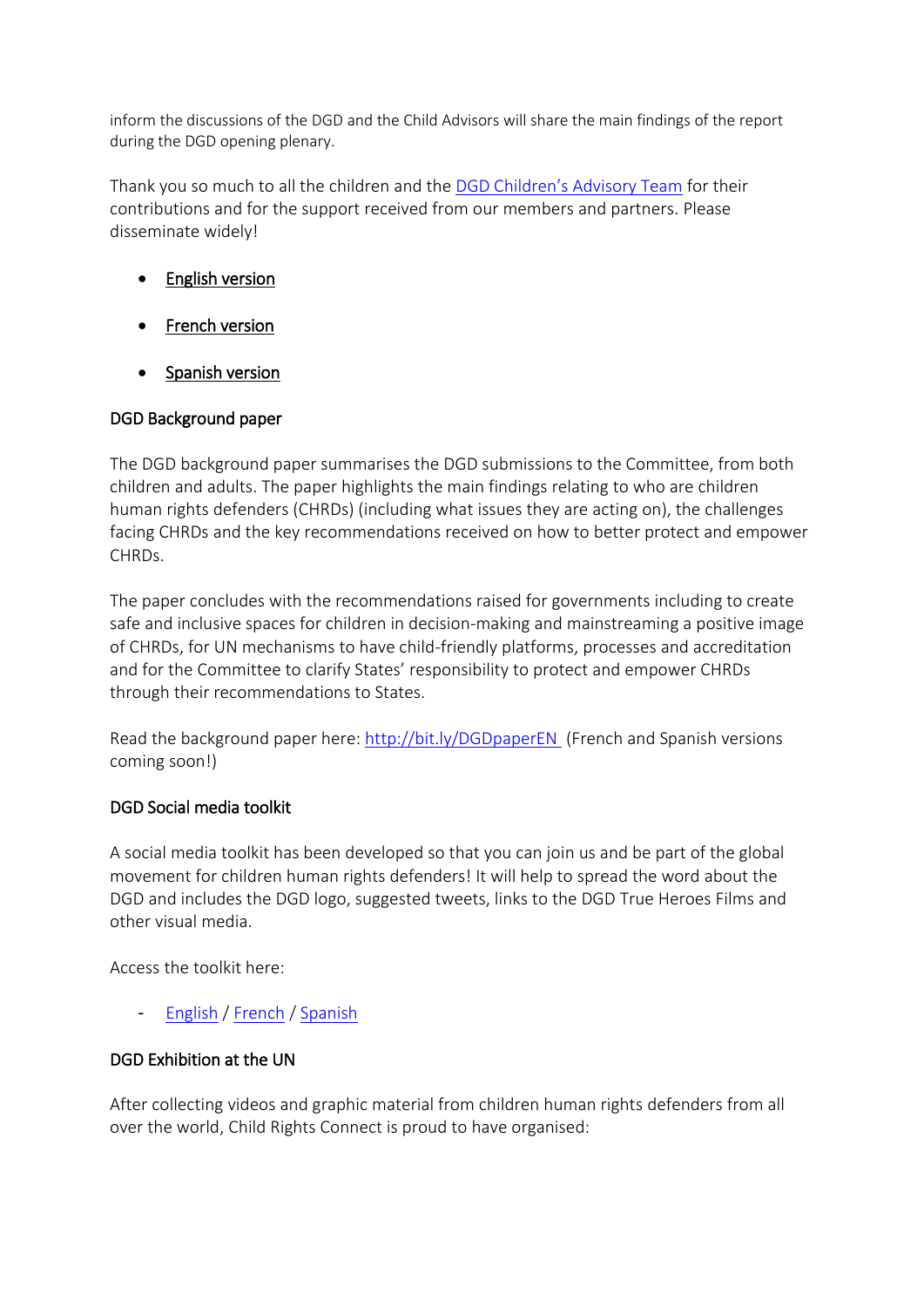The exhibition ["Children Human Rights Defenders"](https://www.childrightsconnect.org/wp-content/uploads/2018/09/Poster_DGD_Event.pdf) in collaboration with the Permanent Mission of Norway to the United Nations Office.

The exhibition aims to deliver the message that children can act as human rights defenders. The exhibition explains what it means to be a human rights defender, and that children can be human rights defenders too. They have a voice that deserves to be heard.

Guests to the exhibition will understand that it is important to recognize children as human rights defenders and make sure they have safe space and support to express their views and to participate in policy making.

The exhibition also aims to change the perception the public has about children as merely vulnerable individuals in need of protection and promote an understanding of children as rights holders who actively engage in the promotion and protection of human rights. The public includes policymakers, state representatives, human rights experts, children's rights experts, schools, parents, etc.

The exhibition will be on display from 17 September to 28 September, Palais des Nations, Mezzanine, E Building, 2nd Floor – Door 40[. Register here!](https://reg.unog.ch/event/26178/)

We are also organising a side event [on Friday 28th September at 1:30pm.](https://www.childrightsconnect.org/wp-content/uploads/2018/09/Norway-Child-Rights-Connect-Invitation_final.pdf)

# DGD Side Event: *"Youth Rights Defenders: Assemble!"* Friday 28th September 2018 14:00-15:00 Room XXIV, Palais De Nations, Geneva

The Scottish Youth Parliament would like to invite children, young people and all others attending the Day of General Discussion to join their DGD side event "Youth Rights Defenders: Assemble!" This event will explore what youth parliamentarians do locally, nationally and internationally as human rights defenders. You will get to hear from a group of Members of the Scottish Youth Parliament about how they defend the rights of the young people they represent, what challenges they face, and explore what lessons can be learned from their experiences. You will also be able take part in a comparative panel discussion including youth parliamentarians from across the globe.

The session will be chaired by the Children and Young People's Commissioner for Scotland, Bruce Adamson, and will include an address from the Scottish Minister for Children and Young People, Maree Todd MSP.

• Flyer [here.](https://d3n8a8pro7vhmx.cloudfront.net/childrightsconnect/mailings/634/attachments/original/DGD_flyer_SYP.pdf?1537545745)

## Last chance to register for the DGD - 28<sup>th</sup> September 2018

Each DGD participant (children and adults) is invited to proceed to individual registration to the DGD on 28<sup>th</sup> September in Geneva through OHCHR [platform.](https://reg.unog.ch/event/24042/) Despite the deadline, it is still possible to register until the Day itself. Around 250 people have already registered, of which around 25% are children!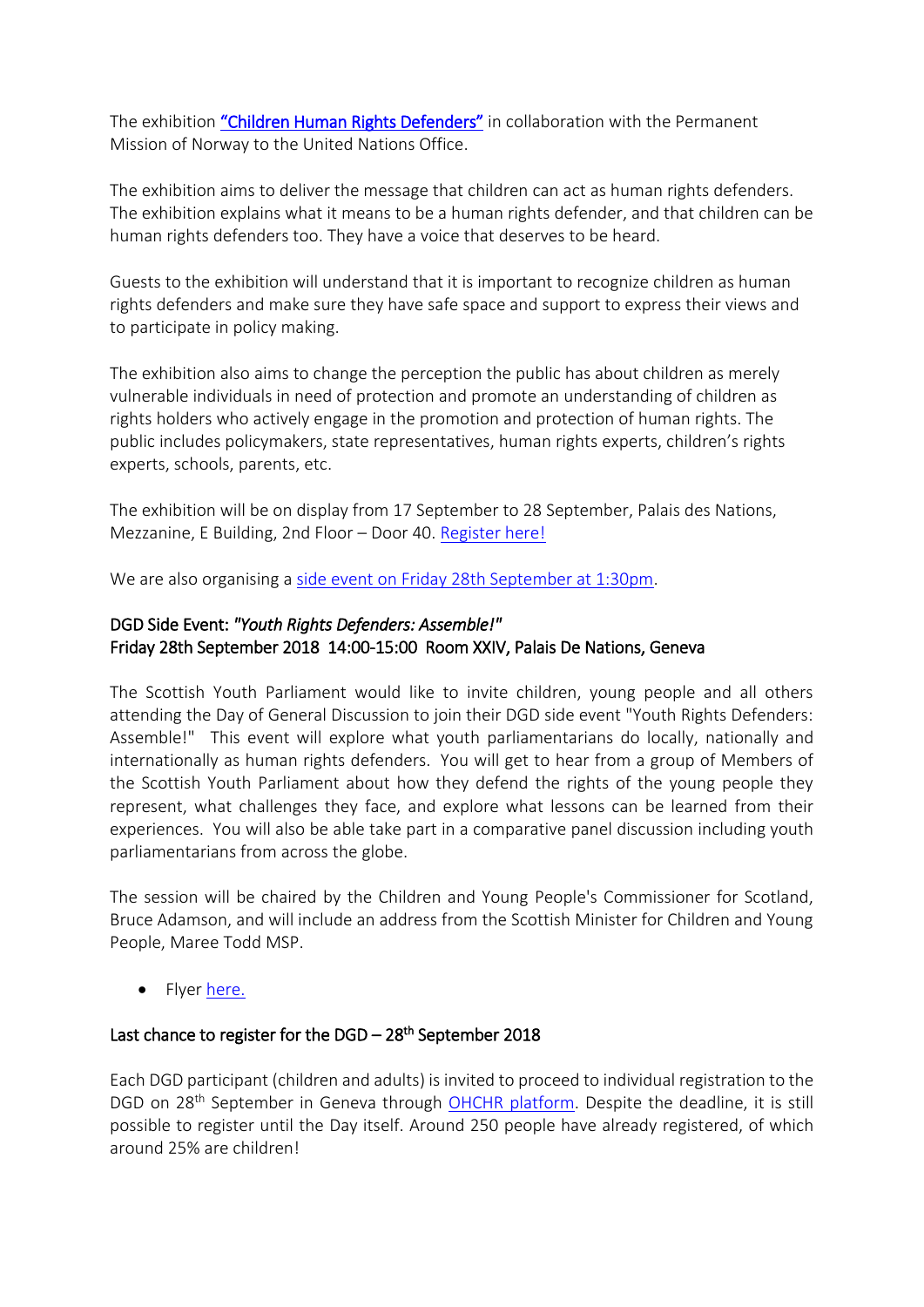We still encourage those who already have a UNOG pass to register to be able to choose a preferred working group.

# Child Rights Connect is organising DGD briefing and debriefing Workshops for all the children attending the DGD!

Child Rights Connect is planning a briefing and debriefing in Geneva for all of the children participating in the DGD, including the Children's Advisory Team and the child speakers in the DGD programme.

The main objective of the briefing on 27<sup>th</sup> September is for all children to feel ready and comfortable to actively participate during the DGD, and to create connections among themselves and with the Committee, OHCHR and Child Rights Connect staff. The main objective of the de-briefing on 29<sup>th</sup> September is to share feedback on the DGD and to start thinking about follow-up and next steps. It will also be a chance to hear back from the Children's Advisory Team on their experience as Child Advisors so far!

Here is the child friendly version of the programme [\(English](https://www.childrightsconnect.org/wp-content/uploads/2018/09/ChildFriendly_Programme_DGD_BriefingDebriefing_EN.pdf) / [French](https://www.childrightsconnect.org/wp-content/uploads/2018/09/ChildFriendly_Programme_DGD_BriefingDebriefing_FR.pdf) / [Spanish\)](https://www.childrightsconnect.org/wp-content/uploads/2018/09/ChildFriendly_Programme_DGD_BriefingDebriefing_ES.pdf). More details are being circulated to all those registered – for any questions and details required, please contact Emma [\(grindulis@childrightsconnect.org](mailto:grindulis@childrightsconnect.org) ).

#### The child-friendly concept note is now available in Arabic, Chinese and Russian!

The child-friendly concept note is now available in the six official languages of the UN: [Arabic](https://www.childrightsconnect.org/wp-content/uploads/2018/08/ConceptNote_ChildFriendly_AR.pdf) , [Chinese,](https://www.childrightsconnect.org/wp-content/uploads/2018/08/Concept-Note_ChildFriendly_Chinese.pdf) [English,](https://www.childrightsconnect.org/connect-with-the-un-2/committee-on-the-rights-of-the-child/days-of-general-discussion/cf-dgd2018/) [French,](https://www.childrightsconnect.org/connect-with-the-un-2/committee-on-the-rights-of-the-child/days-of-general-discussion/cf-dgd2018/cf-dgd2018-fr/) [Russian](https://www.childrightsconnect.org/wp-content/uploads/2018/09/Concept-Note_ChildFriendly_RU.pdf) and [Spanish.](https://www.childrightsconnect.org/connect-with-the-un-2/committee-on-the-rights-of-the-child/days-of-general-discussion/cf-dgd2018/cf-dgd2018-es/)

Please do not hesitate to share with your network!

#### Final version of CRC Working Methods: Child Participation in DGDs

The final [version](https://documents-dds-ny.un.org/doc/UNDOC/GEN/G18/274/25/PDF/G1827425.pdf?OpenElement) of the "Working methods for the participation of children in the days of general discussion of the Committee on the Rights of the Child" was adopted by the CRC Committee at its last session.

The DGD Child Advisors and Child Rights Connect have worked closed with the Committee and OHCHR to make this document a milestone for the participation of children in the UN human rights system.

Another important achievement for our network and for children human rights defenders who now have clear standards for engaging in DGDs and other similar UN meetings!

Please find here: [Link to DGD Newsletter n°1](http://www.childrightsconnect.org/wp-content/uploads/2018/04/ChildRightsConnect_DGD_Newsletter_1.pdf) [Link to DGD newsletter n°2](http://www.childrightsconnect.org/wp-content/uploads/2018/04/DGD_Newsletter2_Final.pdf?x37799) [Link to DGD newsletter n°2\\_Follow-up](http://www.childrightsconnect.org/wp-content/uploads/2018/06/ChildRightsConnect_DGD_Newsletter_2_Follow_up.pdf) [Link to DGD Newsletter n°3](http://www.childrightsconnect.org/wp-content/uploads/2018/06/ChildRightsConnect_DGD_Newsletter_3.pdf?x37799) [Link to DGD Newsletter n°4](https://www.childrightsconnect.org/wp-content/uploads/2018/07/ChildRightsConnect_DGD_Newsletter_4.pdf?x37799)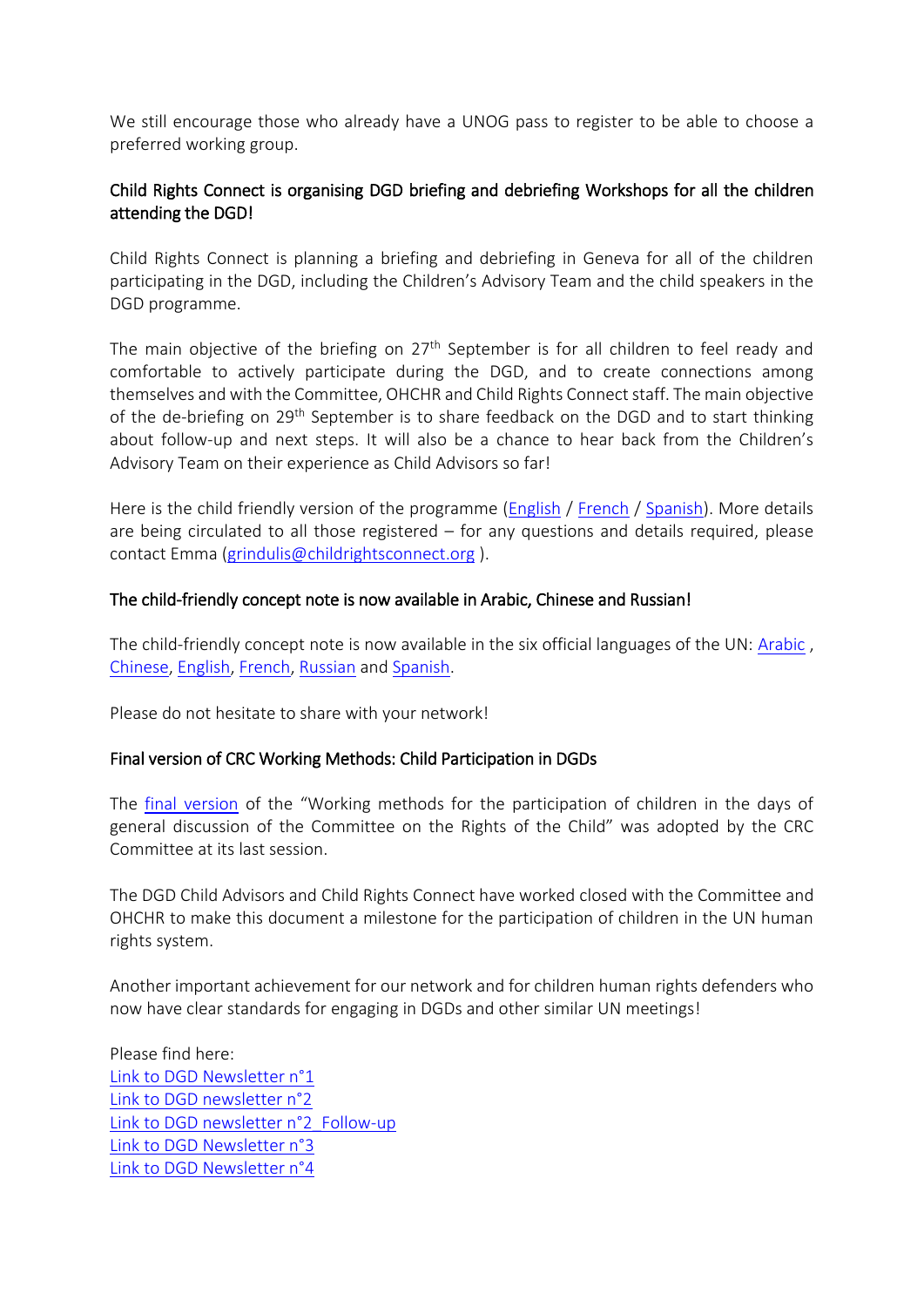Best regards,



child rights connect

1 rue de Varembé, 1202 Geneva, Switzerland · T: +41(0)22 552 4130 · F: +41(0)22 552 4139 E: [secretariat@childrightsconnect.org](mailto:secretariat@childrightsconnect.org) · W: www.childrightsconnect.org Follow child rights connect on social media



[More information on the DGD](http://www.childrightsconnect.org/connect-with-the-un-2/committee-on-the-rights-of-the-child/days-of-general-discussion/)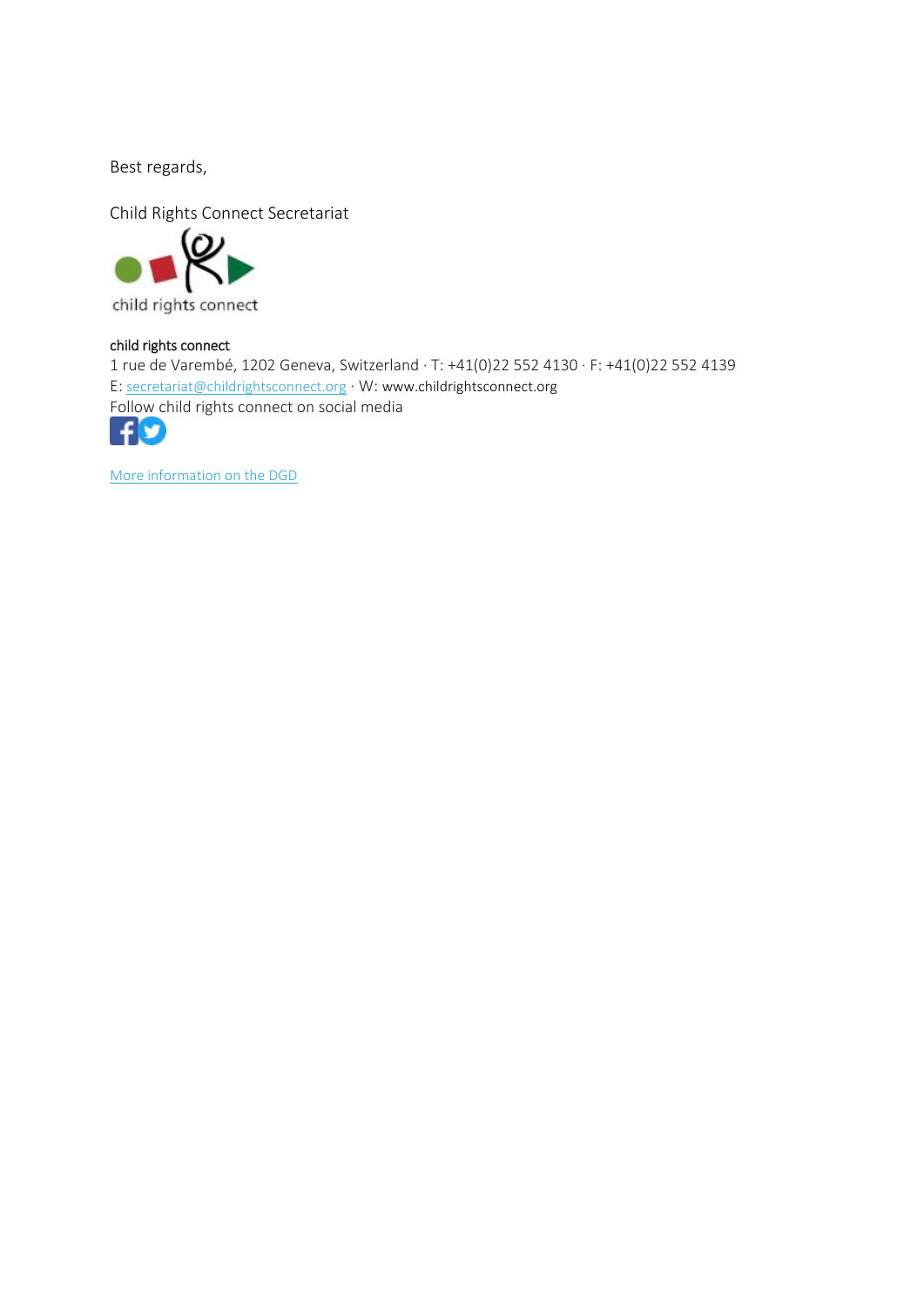

<span id="page-5-0"></span>Chers partenaires,

C'est la semaine du DGD ! Nous sommes heureux de partager avec vous les principales mises à jour finales sur la Journée afin que vous puissiez les connaître et prendre les mesures qui s'imposent !

# Programme final de la Journée !

Nous sommes ravis de partager le programme final détaillé du DGD 2018 (en [anglais,](http://bit.ly/DGD_prog_EN) [français](http://bit.ly/DGD_prog_FR) et [espagnol\)](http://bit.ly/DGD_prog_ES), qui comprend les noms des orateurs et des modérateurs sélectionnés.

Toutes les discussions des groupes de travail seront des dialogues entre adultes, enfants et jeunes axés sur la protection et l'autonomisation des enfants en tant que défenseurs des droits humains dans trois contextes : l'environnement en ligne, le rôle des acteurs étatiques et le rôle des acteurs non étatiques. Certains dialogues porteront sur la protection et l'autonomisation de certains groupes d'enfants (enfants handicapés, filles, etc.), d'autres sur certains contextes (conflits armés et situations humanitaires) et d'autres encore sur des institutions et des cadres normatifs spécifiques (rôle des médiateurs des enfants).

## Publication des enfants pour la Journée :



Nous sommes ravis de partager avec vous la nouvelle publication de Child Rights Connect intitulée « Les avis, perspectives et recommendations des enfants du monde entier ». Environ 2700 enfants ont été consultés dans toutes les régions et ont donné leur avis sur le rôle que les enfants peuvent jouer et jouent en tant que défenseurs des droits humains (EDD), ce qui aide les enfants à agir en tant que DDH, quels sont les obstacles et les risques auxquels ils sont confrontés et leurs recommandations sur la manière de protéger et de renforcer leur rôle de EDD.

Le rapport a été élaboré par le professeur Laura Lundy et Michelle Templeton du Centre for Children's Rights de l'Université Queens de Belfast, avec l'aide de l'équipe consultative pour les enfants de la Journée et le soutien du Dr Gabriela Martínez Sainz, co-fondatrice du Centre for Human Rights Studies CEDH Mx au Mexique. Il a été soumis au Comité des droits de l'enfant pour éclairer les discussions de la Journée et les enfants conseillers partageront les principales conclusions du rapport lors de la plénière d'ouverture de la Journée.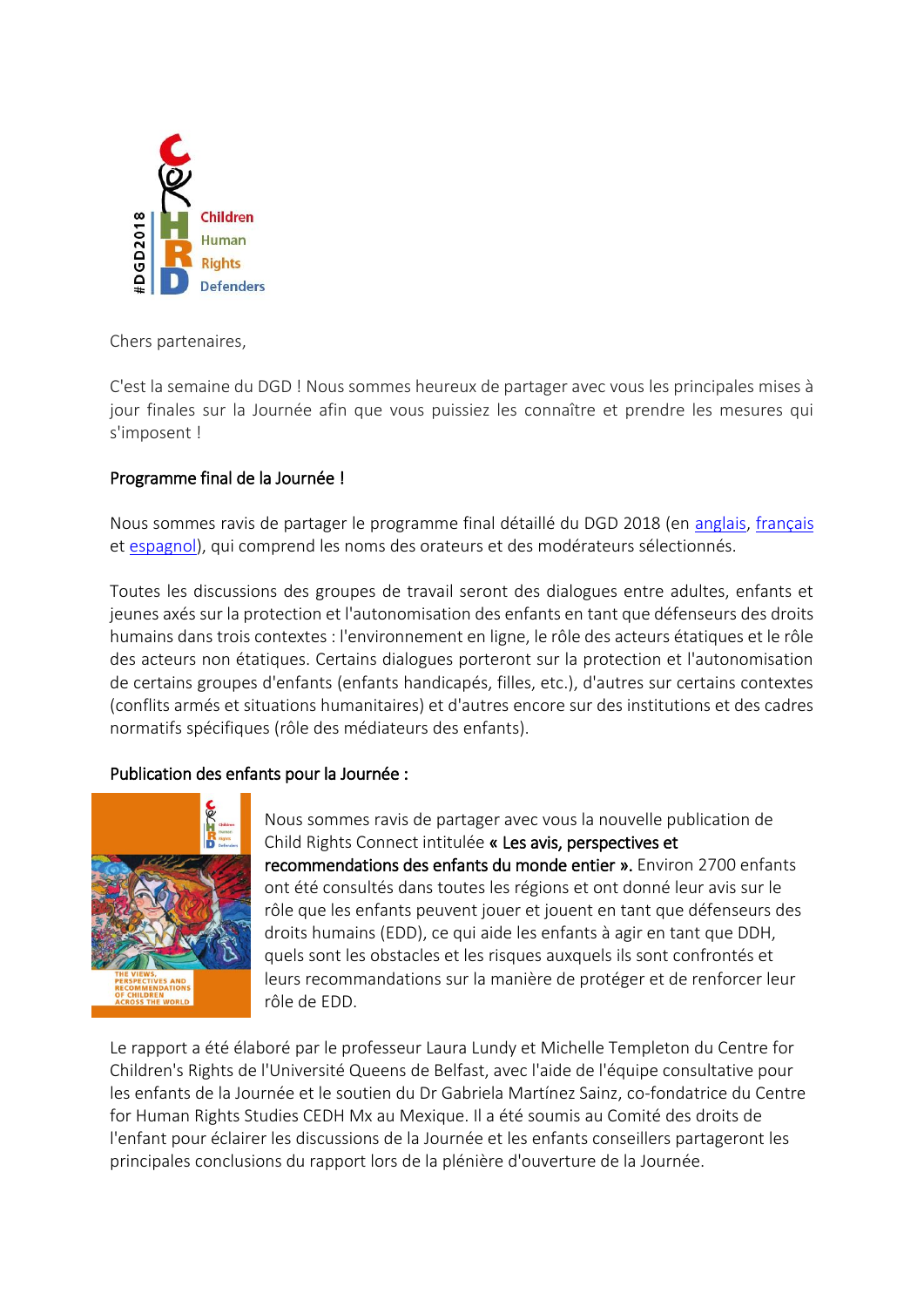Merci beaucoup à tous les enfants et à [l'Equipe Consultative des Enfants](https://www.childrightsconnect.org/wp-content/uploads/2018/09/Child-Advisors-Profiles_unique-document.pdf) pour leurs contributions et merci à nos membres et partenaires pour leur soutien. Merci de diffuser largement !

- [Version anglaise](https://www.childrightsconnect.org/wp-content/uploads/2018/09/DGD-REPORT_WEB_en_def_web.pdf)
- [Version française](https://www.childrightsconnect.org/wp-content/uploads/2018/09/DGD-REPORT_WEB_fr_def_web.pdf)
- [Version espagnole](https://www.childrightsconnect.org/wp-content/uploads/2018/09/DGD-REPORT_WEB_es_def_web.pdf)

# Document d'information de la Journée

Le document d'information de la Journée résume les soumissions faites au Comité, tant de la part des enfants que des adultes. Le document met en lumière les principales conclusions relatives à qui sont les défenseurs des droits humains des enfants (y compris les questions sur lesquelles ils agissent), les défis auxquels sont confrontés les défenseurs des droits humains et les recommandations clés reçues sur la façon de mieux protéger et autonomiser les défenseurs.

Le document se termine par les recommandations formulées à l'intention des gouvernements, notamment de créer des espaces sûrs et inclusifs pour les enfants dans la prise de décisions et l'intégration d'une image positive des défenseurs des droits humains, pour que les mécanismes des Nations Unies disposent de plates-formes, de processus et d'accréditations adaptés aux enfants et pour que le Comité précise la responsabilité des États de protéger et de renforcer leurs droits par leurs recommandations aux États.

Vous pouvez trouver le document d'information ici [: http://bit.ly/DGDpaperEN](http://bit.ly/DGDpaperEN) (Versions françaises et espagnoles seront bientôt disponibles !)

## Boîte à outils pour les réseaux sociaux

Une boîte à outils pour les réseaux sociaux a été développée pour que vous puissiez vous joindre à nous et faire partie du mouvement mondial en faveur des enfants défenseurs des droits humains ! Il aidera à faire connaître la Journée et comprendra le logo, des suggestions de tweets, des liens vers les films True Heroes et d'autres médias visuels. Accéder à la boîte à outil ici :

[anglais](https://d3n8a8pro7vhmx.cloudfront.net/childrightsconnect/mailings/634/attachments/original/DGD2018_SocialMediaPack_final.docx?1537545570) [/ français/](https://www.childrightsconnect.org/wp-content/uploads/2018/09/DGD2018_SocialMediaPack_fina_FR.pdf) [espagnol](https://www.childrightsconnect.org/wp-content/uploads/2018/09/DGD2018_SocialMediaPack_final_ES.pdf)

## **Exposition de la Journée à l'ONU**

Après avoir rassemblé des vidéos et du matériel graphique d'enfants défenseurs des droits humains du monde entier, Child Rights Connect est fier d'avoir organisé :

L'exposition "Les Enfants D[éfenseurs des Droits Humains"](https://www.childrightsconnect.org/wp-content/uploads/2018/09/Poster_DGD_Event.pdf) en collaboration avec la Mission Permanente de Norvège aux Nations Unies.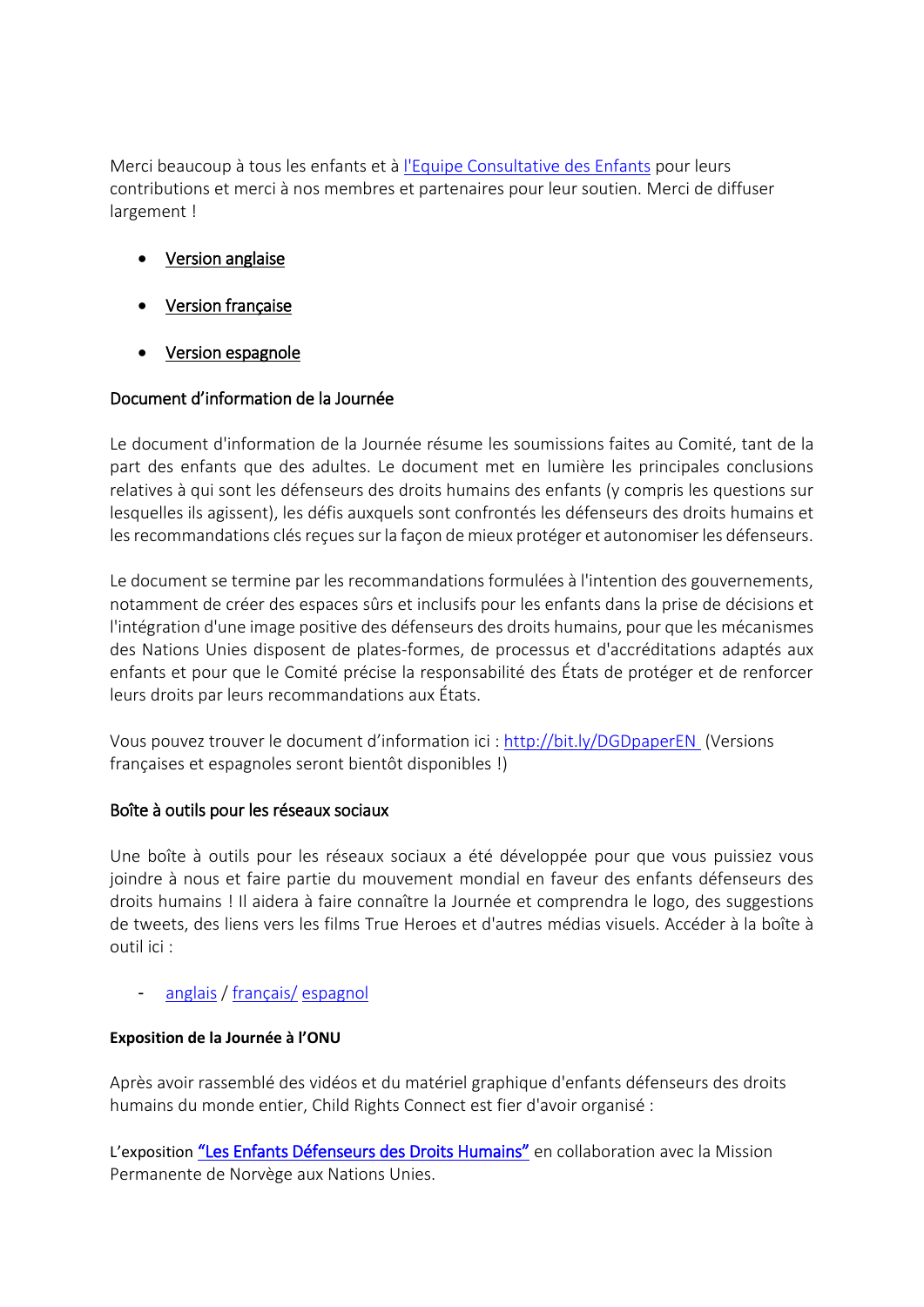L'exposition vise à faire passer le message que les enfants peuvent agir en tant que défenseurs des droits humains. L'exposition explique ce que signifie être un défenseur des droits humains, et que les enfants peuvent également être des défenseurs des droits humains. Ils ont une voix qui mérite d'être entendue.

Les visiteurs de l'exposition comprendront qu'il est important de reconnaître les enfants en tant que défenseurs des droits de l'homme et de s'assurer qu'ils disposent d'un espace sûr et d'un soutien pour exprimer leurs opinions et participer à l'élaboration des politiques.

L'exposition vise également à changer la perception que le public a des enfants en tant qu'individus vulnérables ayant besoin de protection et à promouvoir la compréhension des enfants en tant que détenteurs de droits qui participent activement à la promotion et à la protection des droits humains. Le public comprend des décideurs, des représentants de l'État, des spécialistes des droits de l'homme, des spécialistes des droits de l'enfant, des écoles, des parents, etc.

L'exposition sera présentée du 17 au 28 septembre, Palais des Nations, Mezzanine, bâtiment E, 2e étage, porte 40. [Inscrivez-vous ici!](https://reg.unog.ch/event/26178/)

Nous organisons également [un événement le vendredi 28 septembre à 13h30.](https://www.childrightsconnect.org/wp-content/uploads/2018/09/Norway-Child-Rights-Connect-Invitation_final.pdf)

# "Défenseurs des Droits des Jeunes Adultes : Rassemblement !" Vendredi 28 septembre 2018 14h00-15h00 Salle XXIV, Palais De Nations, Genève

Le Parlement écossais de la jeunesse souhaite inviter les enfants, les jeunes et tous les autres participants à la Journée de débat général à se joindre à l'événement parallèle de la Journée "Défenseurs des droits des jeunes" : Rassemblement !" Cet événement explorera ce que les jeunes parlementaires font aux niveaux local, national et international en tant que défenseurs des droits humains. Vous entendrez un groupe de membres du Parlement écossais des jeunes sur la manière dont ils défendent les droits des jeunes qu'ils représentent, sur les défis auxquels ils sont confrontés et sur les leçons à tirer de leurs expériences. Vous pourrez également participer à une table ronde comparative à laquelle participeront de jeunes parlementaires du monde entier.

La session sera présidée par le Commissaire à l'enfance et à la jeunesse pour l'Écosse, Bruce Adamson, et comprendra un discours de la ministre écossaise de l'enfance et de la jeunesse, Maree Todd MSP.

• [Flyer](https://d3n8a8pro7vhmx.cloudfront.net/childrightsconnect/mailings/634/attachments/original/DGD_flyer_SYP.pdf?1537545745)

## Dernière chance de s'inscrire au DGD - 28 septembre 2018

Chaque participant à la Journée (enfants et adultes) est invité à s'inscrire individuellement au DGD le 28 septembre à Genève par l'intermédiaire de la [plate-forme du HCDH.](https://reg.unog.ch/event/24042/) Malgré la date limite, il est toujours possible de s'inscrire jusqu'au jour même. Environ 250 personnes se sont déjà inscrites, dont environ 25% sont des enfants !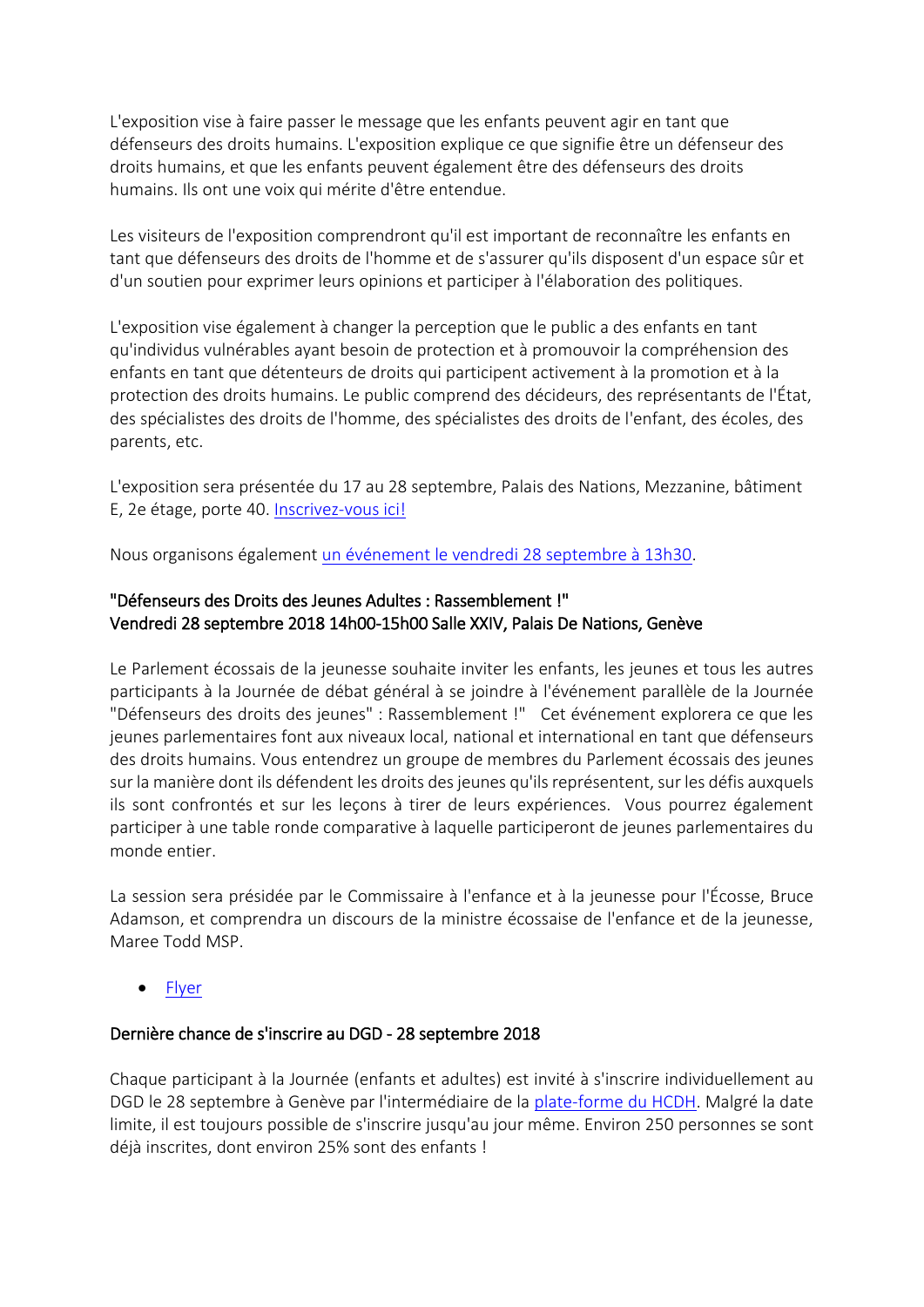Nous encourageons toujours ceux qui ont déjà un laissez-passer de l'ONUG à s'inscrire pour pouvoir choisir un groupe de travail préféré.

# Child Rights Connect organise des ateliers de briefing et de débriefing pour tous les enfants participant à la Journée !

Child Rights Connect planifie un briefing et un débriefing à Genève pour tous les enfants participant à la Journée, y compris l'équipe consultative pour les enfants et les enfants intervenants dans le programme de la Journée.

L'objectif principal de la séance d'information du 27 septembre est que tous les enfants se sentent prêts et à l'aise pour participer activement à la Journée et qu'ils créent des liens entre eux et avec le Comité, le HCDH et le personnel de Child Rights Connect. L'objectif principal du débriefing du 29 septembre est de partager le retour d'information sur la Journée et de commencer à réfléchir au suivi et aux prochaines étapes. Ce sera aussi l'occasion d'entendre les commentaires de l'Équipe consultative pour les enfants sur leur expérience en tant que conseillers pour les enfants jusqu'à présent !

Voici la version du programme adapté aux enfants [\(anglais](https://www.childrightsconnect.org/wp-content/uploads/2018/09/ChildFriendly_Programme_DGD_BriefingDebriefing_EN.pdf) / [français](https://www.childrightsconnect.org/wp-content/uploads/2018/09/ChildFriendly_Programme_DGD_BriefingDebriefing_FR.pdf)[/ espagnol\)](https://www.childrightsconnect.org/wp-content/uploads/2018/09/ChildFriendly_Programme_DGD_BriefingDebriefing_ES.pdf). Plus de détails sont en train d'être distribués à toutes les personnes inscrites - pour toute question ou demande de détails, veuillez contacter Emma [\(grindulis@childrightsconnect.org](mailto:grindulis@childrightsconnect.org) ).

#### La note conceptuelle " child friendly " est maintenant disponible en arabe, chinois et russe!

La note conceptuelle adaptée aux enfants est désormais disponible dans les six langues officielles de l'ONU: [Arabe](https://www.childrightsconnect.org/wp-content/uploads/2018/08/ConceptNote_ChildFriendly_AR.pdf) , [Chinois,](https://www.childrightsconnect.org/wp-content/uploads/2018/08/Concept-Note_ChildFriendly_Chinese.pdf) [Anglais,](https://www.childrightsconnect.org/connect-with-the-un-2/committee-on-the-rights-of-the-child/days-of-general-discussion/cf-dgd2018/) [Français,](https://www.childrightsconnect.org/connect-with-the-un-2/committee-on-the-rights-of-the-child/days-of-general-discussion/cf-dgd2018/cf-dgd2018-fr/) [Russe](https://www.childrightsconnect.org/wp-content/uploads/2018/09/Concept-Note_ChildFriendly_RU.pdf) et [Espagnol.](https://www.childrightsconnect.org/connect-with-the-un-2/committee-on-the-rights-of-the-child/days-of-general-discussion/cf-dgd2018/cf-dgd2018-es/)

N'hésitez pas à partager avec votre réseau !

## Version finale des méthodes de travail du CRC : Participation des enfants aux Journées de Débat Général

La [version finale](https://documents-dds-ny.un.org/doc/UNDOC/GEN/G18/274/25/PDF/G1827425.pdf?OpenElement) des "Méthodes de travail pour la participation des enfants aux journées de débat général du Comité des droits de l'enfant" a été adoptée par le Comité des droits de l'enfant à sa dernière session.

Les enfants conseillers de la Journée et Child Rights Connect ont travaillé en étroite collaboration avec le Comité et le HCDH pour faire de ce document une étape importante pour la participation des enfants dans le système des droits de l'homme des Nations Unies. Une autre réalisation importante pour notre réseau et pour les enfants défenseurs des droits de humains qui ont maintenant des normes claires pour s'engager dans les Journées de débat général et autres réunions similaires des Nations Unies !

--------------------------------------------------------------------------------

Veuillez trouver : [Lien vers la DGD Newsletter n°1](http://www.childrightsconnect.org/wp-content/uploads/2018/04/ChildRightsConnect_DGD_Newsletter_1.pdf) [Lien vers la DGD newsletter n°2](http://www.childrightsconnect.org/wp-content/uploads/2018/04/DGD_Newsletter2_Final.pdf?x37799) [Lien vers la DGD newsletter](http://www.childrightsconnect.org/wp-content/uploads/2018/06/ChildRightsConnect_DGD_Newsletter_2_Follow_up.pdf) n°2\_Follow-up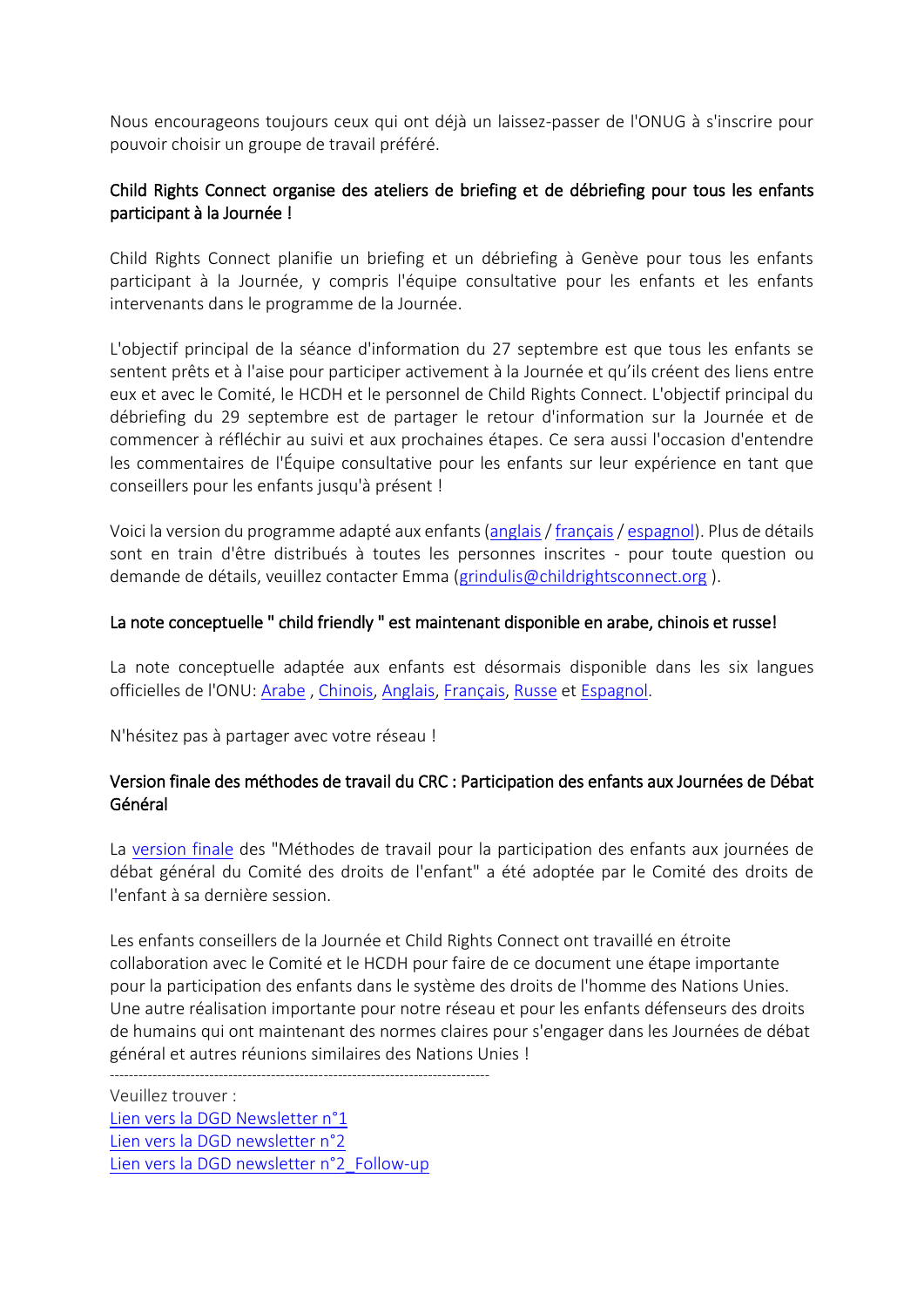[Lien vers la DGD Newsletter n°3](http://www.childrightsconnect.org/wp-content/uploads/2018/06/ChildRightsConnect_DGD_Newsletter_3.pdf?x37799) [Lien vers la DGD Newsletter n°4](https://www.childrightsconnect.org/wp-content/uploads/2018/07/ChildRightsConnect_DGD_Newsletter_4.pdf?x37799)

Meilleures salutations,

Secrétariat de Child Rights Connect<br> **(O)** 



child rights connect

#### child rights connect

1 rue de Varembé, 1202 Geneva, Switzerland · T: +41(0)22 552 4130 · F: +41(0)22 552 4139 E: [secretariat@childrightsconnect.org](mailto:secretariat@childrightsconnect.org) · W: www.childrightsconnect.org [Foll](https://www.facebook.com/childrightsconnect/)[ow c](https://twitter.com/ChildRightsCnct)hild rights connect on social media



[More information on the DGD](http://www.childrightsconnect.org/connect-with-the-un-2/committee-on-the-rights-of-the-child/days-of-general-discussion/)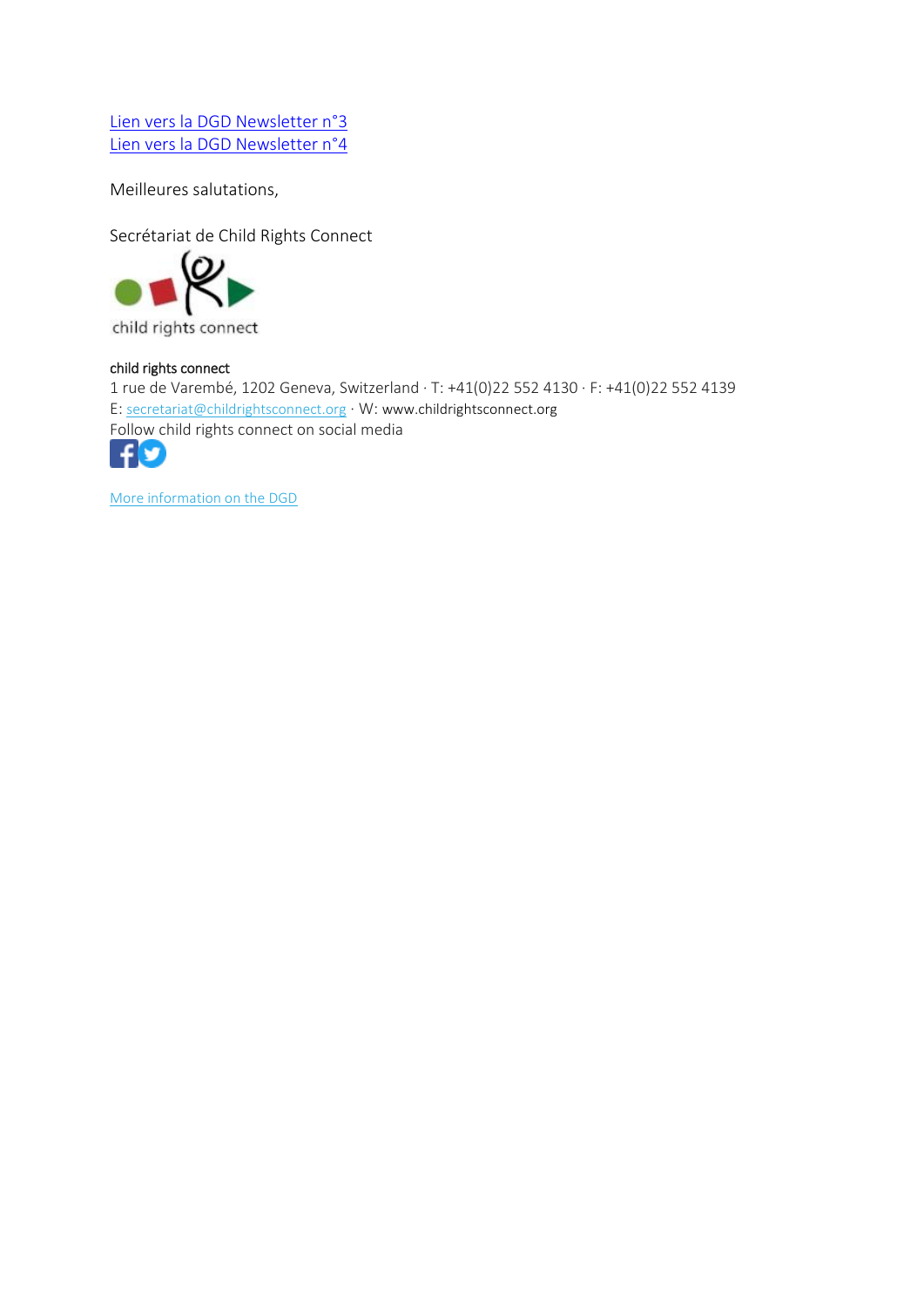

<span id="page-10-0"></span>Estimados colaboradores,

¡Es la semana del Día! Estamos encantados de compartir las ultimas actualizaciones sobre el Día para que las conozcan y tomen medidas al respecto.

# Programa final del Día!

Estamos encantados de compartir el Programa Final detallado del Día 2018 (en [inglés](http://bit.ly/DGD_prog_EN)[, francés](http://bit.ly/DGD_prog_FR) y [español\)](http://bit.ly/DGD_prog_ES), que incluye los nombres de los selectos oradores y moderadores.

Todos los debates de los grupos de trabajo serán diálogos entre adultos, niños, niñas y jóvenes centrados en la protección y el empoderamiento de los NNA como defensores de los derechos humanos en tres contextos: el entorno directo, el papel de los agentes estatales y el papel de los agentes no estatales. Algunos diálogos se centrarán en la protección y el empoderamiento de ciertos grupos de NNA (por ejemplo, los NNA con discapacidad, las niñas, etc.), otros se ocuparán de determinados contextos (por ejemplo, los conflictos armados y las situaciones humanitarias) y otros examinarán instituciones y marcos normativos específicos (por ejemplo, la función de los defensores de NNA).

## Publicación de NNA por el Día:



Nos complace compartir con ustedes, la nueva publicación de Child Rights Connect ["Las opiniones, perspectivas y recomendaciones de niña](https://www.childrightsconnect.org/wp-content/uploads/2018/09/DGD-REPORT_WEB_en_def_web.pdf)s, niños y [adolescentes alrededor del mundo"!](https://www.childrightsconnect.org/wp-content/uploads/2018/09/DGD-REPORT_WEB_en_def_web.pdf) Alrededor de 2.700 niños y niñas fueron consultados en todas las regiones y ofrecieron sus puntos de vista sobre el papel que pueden desempeñar y de hecho desempeñan como defensores de los derechos humanos, y que ayuda a los NNA a actuar como defensores de los derechos humanos, cuáles son las barreras y cuáles son los riesgos a los que se enfrentan, así como sus recomendaciones para proteger y empoderar a los NNA como Defensores de los Derechos Humanos.

El informe ha sido elaborado por la profesora Laura Lundy y Michelle Templeton del Centro para los Derechos del Niño de la Universidad de Queens en Belfast, con el Equipo Asesor de NNA del Día y el apoyo de la Dra. Gabriela Martínez Sainz, cofundadora del Centro de Estudios de Derechos Humanos CEDH Mx en México. Se presentó al Comité de los Derechos del Niño para que informara sobre los debates del Día y los Asesores de la Infancia compartirán las principales conclusiones del informe durante la sesión plenaria de apertura del Día.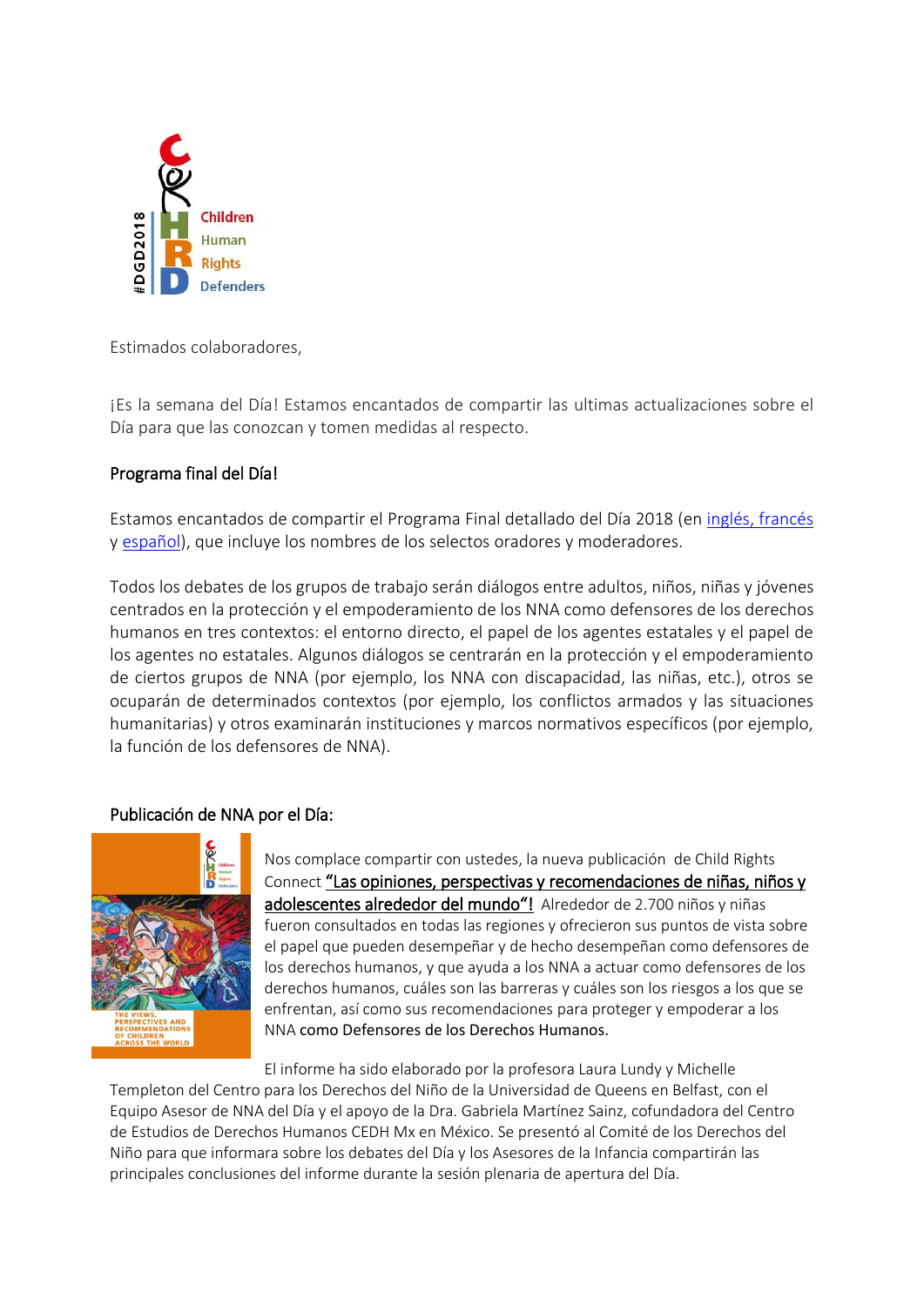Muchas gracias a todos los NNA y al Equipo Asesor de NNA por sus contribuciones y por el apoyo recibido de nuestros miembros y socios. ¡Por favor, compartirlo ampliamente!

- [versión inglesa](https://www.childrightsconnect.org/wp-content/uploads/2018/09/DGD-REPORT_WEB_en_def_web.pdf)
- [versión en francés](https://www.childrightsconnect.org/wp-content/uploads/2018/09/DGD-REPORT_WEB_fr_def_web.pdf)
- [versión en español](https://www.childrightsconnect.org/wp-content/uploads/2018/09/DGD-REPORT_WEB_es_def_web.pdf)

## Documento de información del Día

En el documento de información del Día, se resumen las presentaciones del Día al Comité, tanto de NNA como de adultos. El documento destaca las principales conclusiones relativas a quiénes son los defensores de los derechos humanos de los NNA (incluidas las cuestiones sobre las que están actuando), los desafíos a los que se enfrentan los defensores de los derechos humanos y las recomendaciones claves recibidas sobre cómo proteger y potenciar mejor a los defensores de los derechos humanos.

El documento concluye con las recomendaciones formuladas a los gobiernos, entre las que se incluye la creación de espacios seguros e inclusivos para los NNA en la toma de decisiones y la integración de una imagen positiva de los defensores de los derechos humanos, para que los mecanismos de las Naciones Unidas cuenten con plataformas, procesos y acreditación que tengan en cuenta las necesidades de los NNA, y para que el Comité aclare la responsabilidad de los Estados de proteger y empoderar a los defensores de los derechos humanos a través de sus recomendaciones a los Estados.

Lea el documento de antecedentes aquí: [http://bit.ly/DGDpaperEN\(](http://bit.ly/DGDpaperEN)Próximamente versiones en francés y español)

## Kit de herramientas de medios sociales del Día

Se ha desarrollado un juego de herramientas de medios sociales para que puedas unirte a nosotros y ser parte del movimiento global para los defensores de los derechos humanos de los NNA. Ayudará a difundir la noticia sobre el Día e incluye el logotipo del Día, tweets sugeridos, enlaces a las películas de los verdaderos héroes del Día y otros medios visuales.

Acceda al kit de herramientas aquí:

- [inglés](https://www.childrightsconnect.org/wp-content/uploads/2018/09/DGD2018_SocialMediaPack_final.pdf) [/ francés](https://www.childrightsconnect.org/wp-content/uploads/2018/09/DGD2018_SocialMediaPack_fina_FR.pdf) / [español](https://www.childrightsconnect.org/wp-content/uploads/2018/09/DGD2018_SocialMediaPack_final_ES.pdf)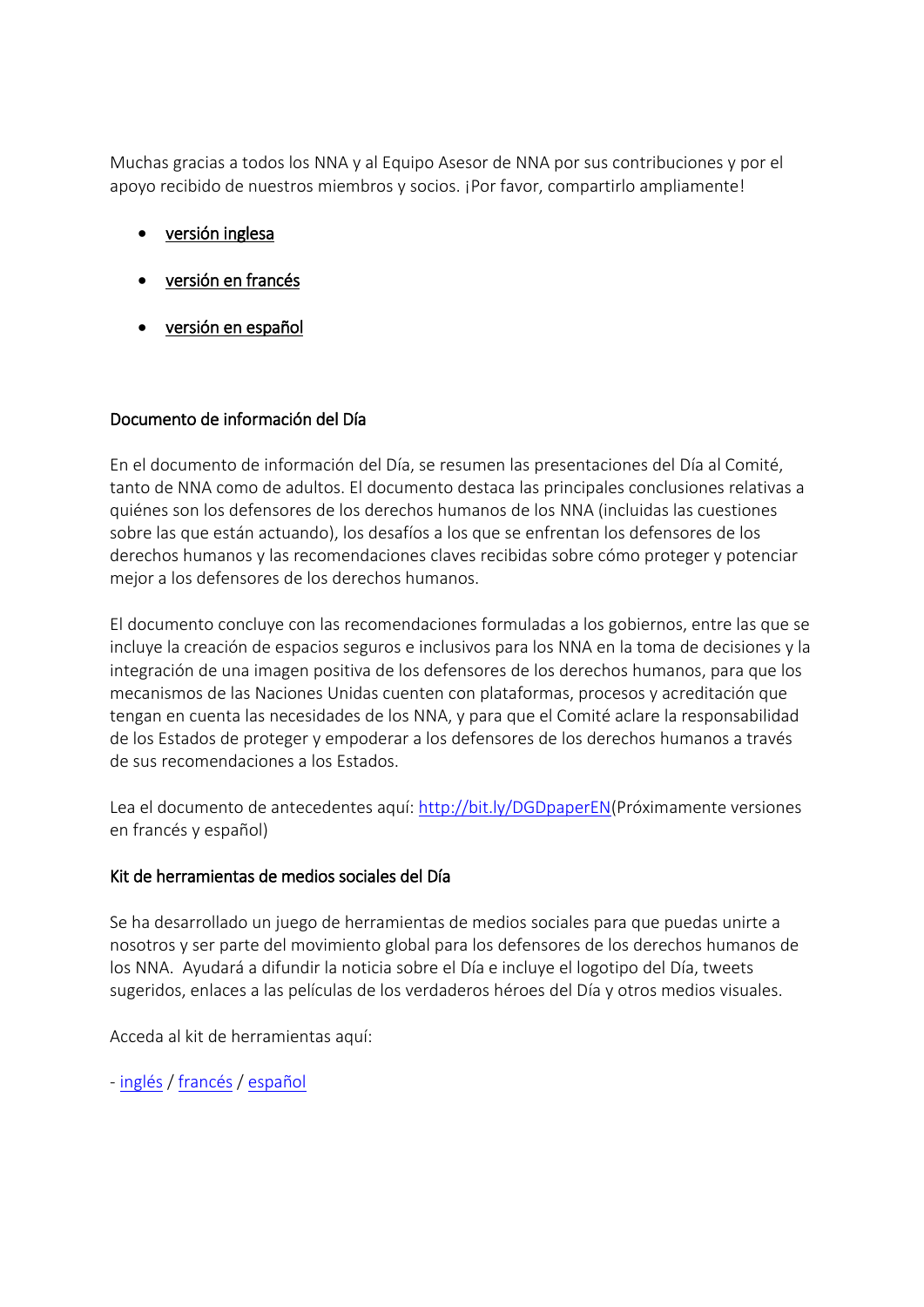## Exposición del Día en la ONU

Después de recopilar videos y material gráfico de defensores de los derechos humanos de los NNA de todo el mundo, Child Rights Connect se enorgullece de haber organizado:

La exposición ["Children Human Rights Defenders"](https://www.childrightsconnect.org/wp-content/uploads/2018/09/Poster_DGD_Event.pdf) en colaboración con la Misión Permanente de Noruega ante la Oficina de las Naciones Unidas.

El objetivo de la exposición es transmitir el mensaje de que los NNA pueden actuar como defensores de los derechos humanos. La exposición explica lo que significa ser un defensor de los derechos humanos, y que los NNA también pueden ser defensores de los derechos humanos. Tienen una voz que merece ser escuchada.

Los invitados a la exposición comprenderán que es importante reconocer a los NNA como defensores de los derechos humanos y asegurarse de que dispongan de un espacio seguro y de apoyo para expresar sus opiniones y participar en la formulación de políticas.

La exposición también pretende cambiar la percepción que el público tiene de los NNA como individuos meramente vulnerables que necesitan protección y promover una comprensión de los NNA como titulares de derechos que participan activamente en la promoción y protección de los derechos humanos. El público incluye a los encargados de formular políticas, representantes estatales, expertos en derechos humanos, expertos en derechos del niño, escuelas, padres, etc.

La exposición se exhibirá del 17 al 28 de septiembre en el Palacio de las Naciones, Mezanine, Edificio E, 2ª planta - Puerta 40. [¡Regístrese aquí!](https://reg.unog.ch/event/26178/)

También estamos organizando [un evento paralelo el viernes 28 de setiembre a las 1.30pm](https://www.childrightsconnect.org/wp-content/uploads/2018/09/Norway-Child-Rights-Connect-Invitation_final.pdf)

# Evento paralelo del Día: "Defensores de los derechos de los jóvenes: ¡Formen filas!" Viernes 28 de septiembre de 2018 14:00-15:00 Sala XXIV, Palacio de las Naciones, Ginebra

El Parlamento Escocés de la Juventud desea invitar a los NNA y todos los demás asistentes al día de debate general a unirse a su evento paralelo del Día "Defensores de los derechos de los jóvenes": ¡Formen filas!" Este evento explorará lo que hacen los jóvenes parlamentarios a nivel local, nacional e internacional como defensores de los derechos humanos. Un grupo de miembros del Parlamento Escocés de la Juventud les explicará cómo defienden los derechos de los jóvenes que representan, a qué retos se enfrentan y qué lecciones pueden aprenderse de sus experiencias. También podrá participar en una mesa redonda comparativa en la que participarán parlamentarios jóvenes de todo el mundo.

La sesión estará presidida por el Comisionado para la Infancia y la Juventud de Escocia, Bruce Adamson, e incluirá un discurso de la Ministra de la Infancia y la Juventud de Escocia, Maree Todd MSP.

• [Folleto aqui](https://d3n8a8pro7vhmx.cloudfront.net/childrightsconnect/mailings/634/attachments/original/DGD_flyer_SYP.pdf?1537545745)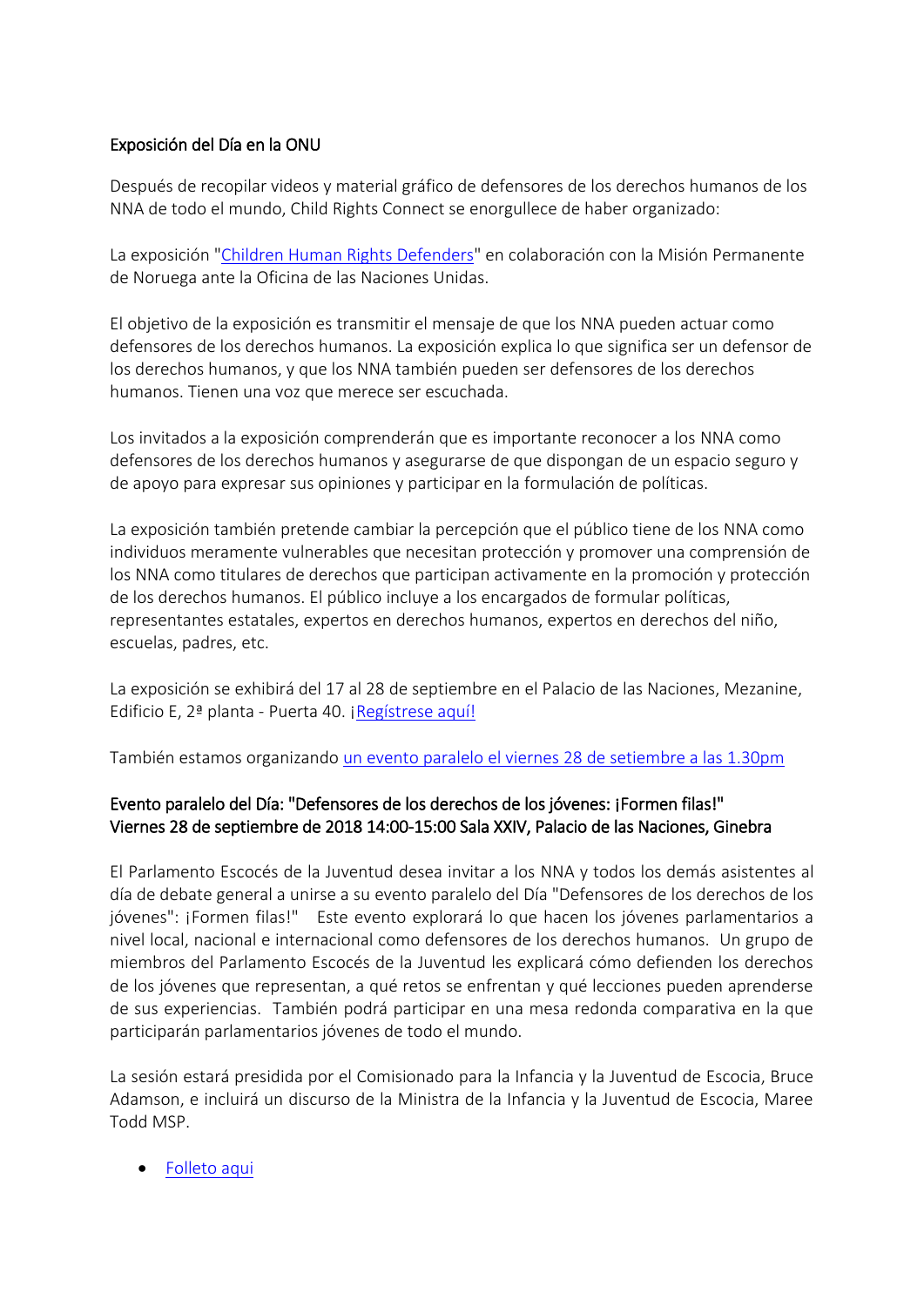## Última oportunidad para inscribirse en el Día - 28 de septiembre de 2018

Cada participante en el Día (NNA y adultos) está invitado a inscribirse individualmente en el Día el 28 de septiembre en Ginebra a través de la plataforma de la [OACDH.](https://reg.unog.ch/event/24042/) A pesar de la fecha límite, todavía es posible inscribirse hasta el mismo día. Alrededor de 250 personas ya se han inscrito, de las cuales alrededor del 25% son NNA!

Seguimos alentando a los que ya tienen un pase de la ONUG a que se inscriban para poder elegir un grupo de trabajo preferido.

# Child Rights Connect está organizando una sesión informativa y talleres de informes del Día para todos los NNA que asisten

Child Rights Connect está planeando una reunión informativa en Ginebra para todos los NNA que participan al Día, incluido el Equipo Asesor de NNA y los NNA oradores del programa del Día.

El objetivo principal de la sesión informativa del 27 de septiembre es que todos los NNA se sientan preparados y cómodos para participar activamente durante el Día, y para crear conexiones entre ellos y con el Comité, el ACNUDH y el personal de Child Rights Connect. El objetivo principal de la sesión informativa del 29 de septiembre es compartir los comentarios sobre el Día y empezar a pensar en el seguimiento y los próximos pasos. También será una oportunidad para escuchar al Equipo de Asesores de NNA sobre su experiencia como NNA Asesores.

Aquí está la versión para NNA del programa [\(inglés](https://www.childrightsconnect.org/wp-content/uploads/2018/09/ChildFriendly_Programme_DGD_BriefingDebriefing_EN.pdf) / [francés](https://www.childrightsconnect.org/wp-content/uploads/2018/09/ChildFriendly_Programme_DGD_BriefingDebriefing_FR.pdf) / [español\)](https://www.childrightsconnect.org/wp-content/uploads/2018/09/ChildFriendly_Programme_DGD_BriefingDebriefing_ES.pdf). Se están distribuyendo más detalles a todos los inscritos - para cualquier pregunta y detalles necesarios, por favor, póngase en contacto con Emma [\(grindulis@childrightsconnect.org\)](grindulis@childrightsconnect.org).

## La nota conceptual para NNA ya está disponible en árabe, chino y ruso

La nota conceptual para NNA ya está disponible en los seis idiomas oficiales de las Naciones Unida[s: árabe,](https://www.childrightsconnect.org/wp-content/uploads/2018/08/ConceptNote_ChildFriendly_AR.pdf) [chino,](https://www.childrightsconnect.org/wp-content/uploads/2018/08/Concept-Note_ChildFriendly_Chinese.pdf) [inglés,](https://www.childrightsconnect.org/connect-with-the-un-2/committee-on-the-rights-of-the-child/days-of-general-discussion/cf-dgd2018/) [francés,](https://www.childrightsconnect.org/connect-with-the-un-2/committee-on-the-rights-of-the-child/days-of-general-discussion/cf-dgd2018/cf-dgd2018-fr/) [ruso](https://www.childrightsconnect.org/wp-content/uploads/2018/09/Concept-Note_ChildFriendly_RU.pdf) y [español.](https://www.childrightsconnect.org/connect-with-the-un-2/committee-on-the-rights-of-the-child/days-of-general-discussion/cf-dgd2018/cf-dgd2018-es/)

Por favor, no dude en compartir con su red.

#### Versión final de los métodos de trabajo de la CRC: Participación de los NNA en los Días

[La versión final](https://documents-dds-ny.un.org/doc/UNDOC/GEN/G18/274/25/PDF/G1827425.pdf?OpenElement) de los "Métodos de trabajo para la participación de los NNA en los Días de Debate General del Comité de los Derechos del Niño" fue adoptada por el Comité en su último período de sesiones.

Los NNA Asesores del Día y Child Rights Connect han trabajado en estrecha colaboración con el Comité y el ACNUDH para hacer de este documento un hito en la participación de los NNA en el sistema de derechos humanos de las Naciones Unidas.